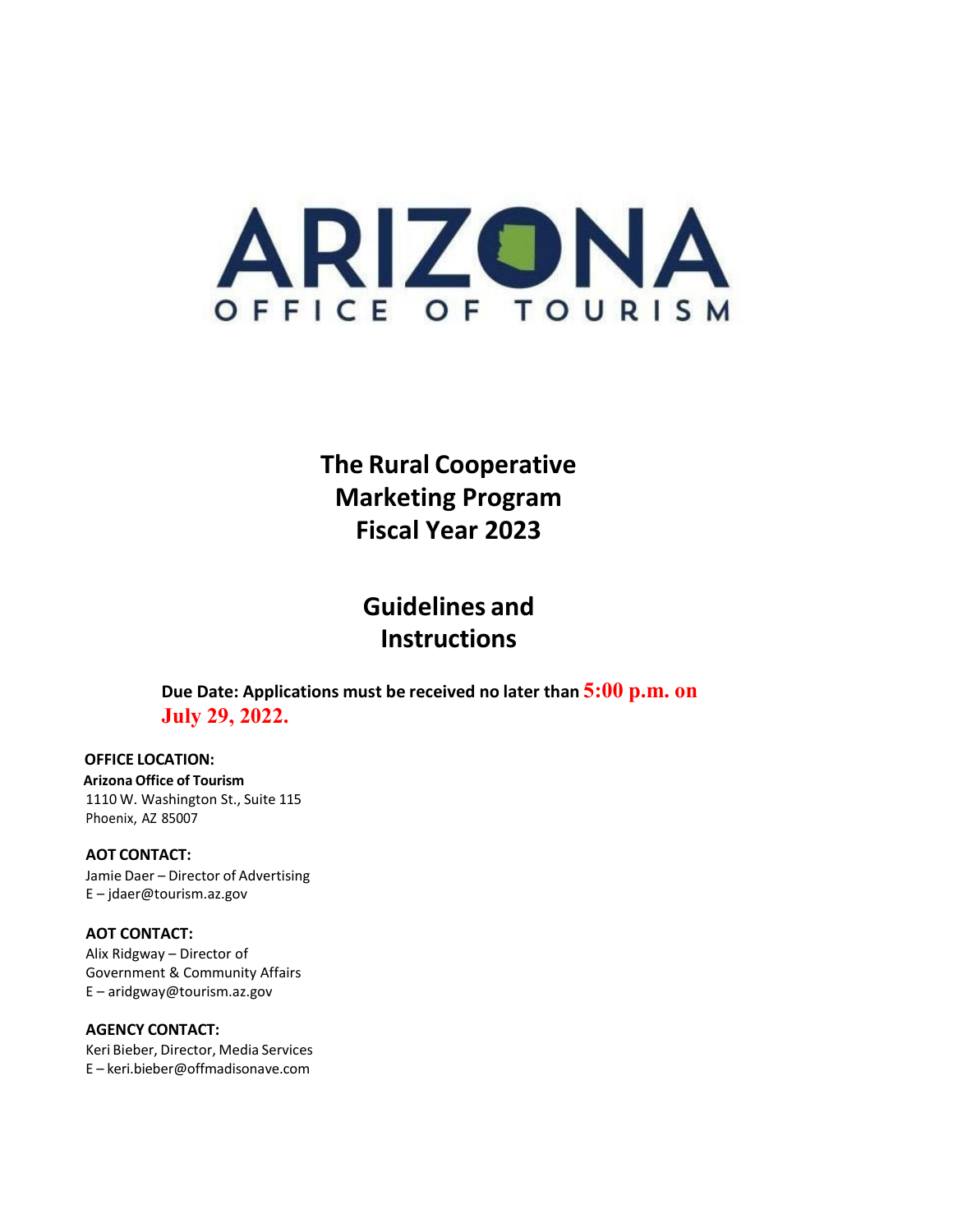#### **TABLE OF CONTENTS**

| Program Purpose                 | 3              |
|---------------------------------|----------------|
| <b>Program Description</b>      | 3              |
| <b>Matched Rates</b>            | $\overline{4}$ |
| Program Eligibility             | $\overline{4}$ |
| Media Plan                      | 5              |
| <b>Application Instructions</b> | 5              |
| <b>Selection Sheet</b>          | 7              |
| Ad Placement Requirements       | 7              |
|                                 |                |
| Application and Affidavit Links | 9              |

A – The Rural Marketing Cooperative FY 2023 Application Section A - Applicant Administrative Information link Section A - FY 2023 Designation of Destination Marketing Organization Affidavit link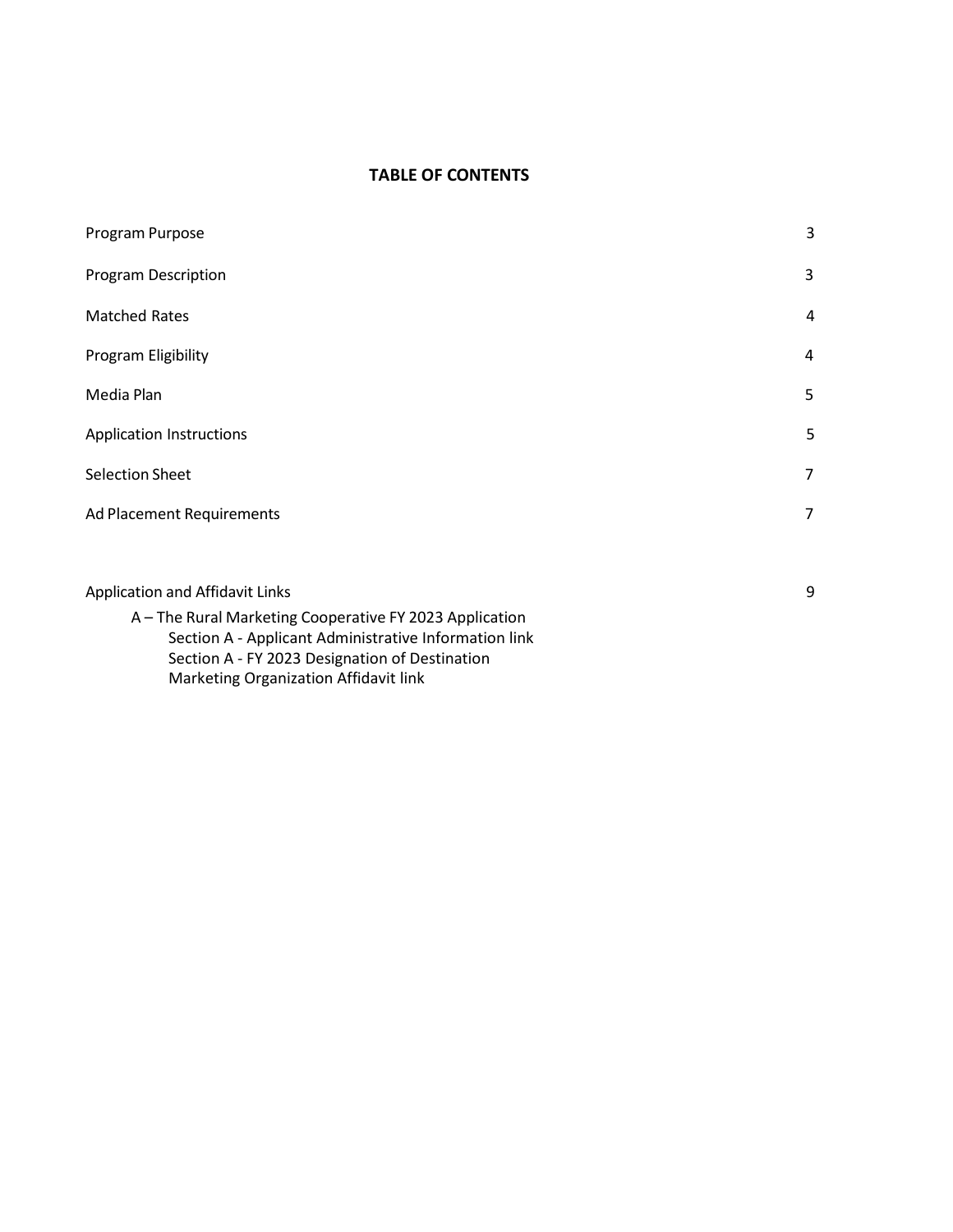#### **ARIZONA OFFICE OF TOURISM The Rural Cooperative Marketing Program FY 2023**

#### **1. Program Purpose**

The Rural Cooperative Marketing Program is administered by the Arizona Office of Tourism (AOT) for the purpose of expanding travel and tourism related activities in communities throughout Arizona. It provides a means for eligible participants, (rural destination marketing organizations (DMOs), tribal entities, statewide tourism associations and regional tourism partnerships), to participate in marketing opportunities.

AOT works with media and partnership representatives to negotiate a variety of marketing opportunities at reduced rates that may require minimum participation for the program to move forward. Eligible participant buys are matched at fifty (50) percent of the negotiated rate.

#### **2. Program Description**

The Rural Cooperative Marketing Program offers a variety of strategic media and AOT partnership opportunities, and participants can participate at different levels. The media plan combines print, outdoor and digital placements, along with packaged co-opmedia placements and additional non-media opportunities.

Below is a brief description of each of the offerings included in the Rural Cooperative Marketing Program for FY23:

| <b>Packaged Digital Media</b>                                |
|--------------------------------------------------------------|
| <b>Shared Opportunities</b>                                  |
| <b>Integrated Media Advertising Programs &amp; Passports</b> |
| <b>Individual Ad Buys</b>                                    |
| <b>Content Creation, Distribution &amp; SEO</b>              |
| <b>Mobile Location Data</b>                                  |
| <b>Economic Impact Reporting</b>                             |
| <b>Arizona Visitor Information Center Program (AVIC)</b>     |
| <b>Local First Development Packages</b>                      |
| <b>Crowdriff UGC (User Generated Content)</b>                |
| <b>Translation Services</b>                                  |
| <b>Trade &amp; Media Missions</b>                            |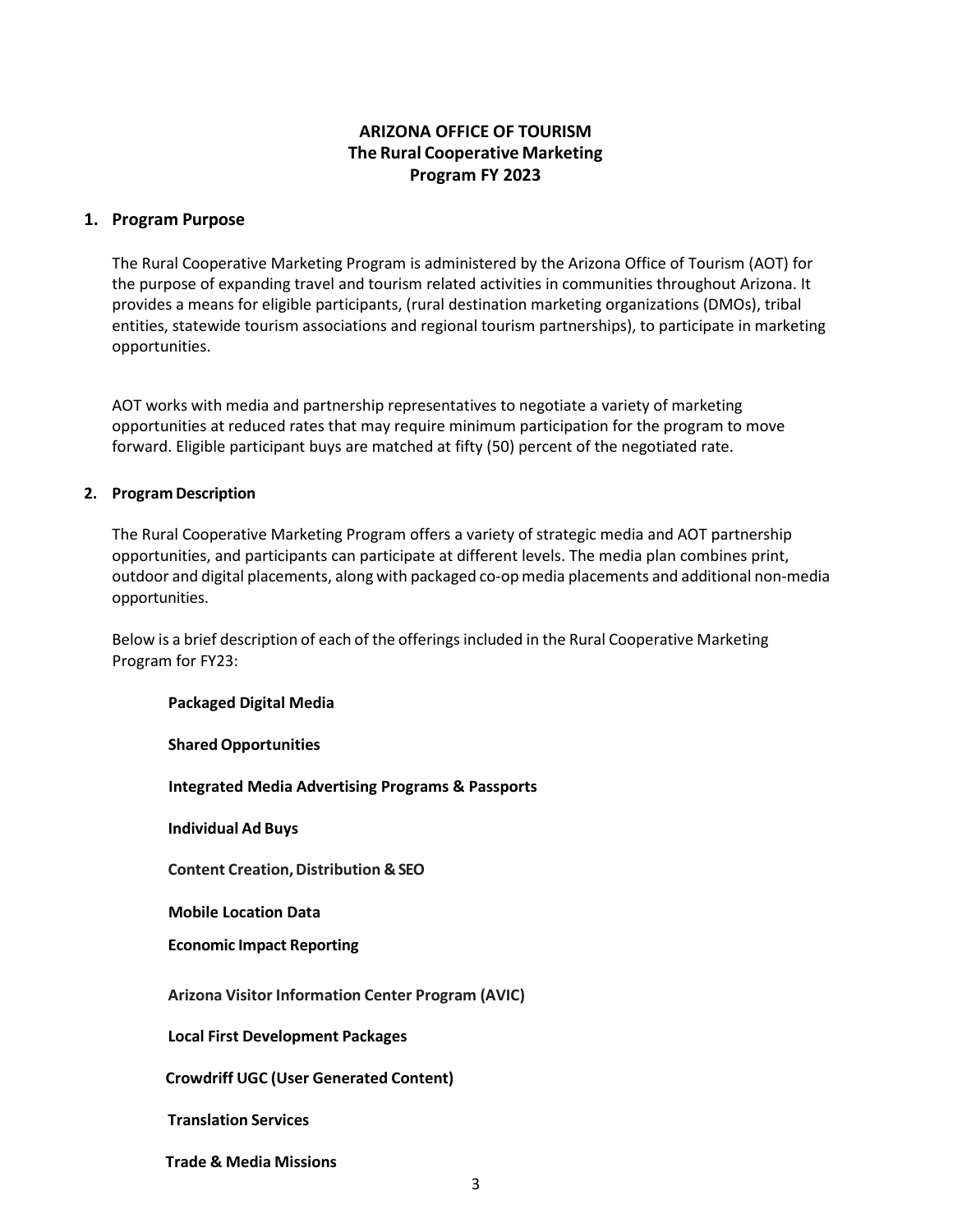#### **3. Matched Rates**

AOT will match rates at fifty (50) percent of the negotiated rate for qualified co-op participants.

- 3.1 Individual ad buysshall not exceed \$15,000 half-net rate.
- 3.1.1 Total co-op plan offerings cannot exceed \$75,000\*
- 3.1.2 Opportunities may have minimum or maximum participation requirements.

#### **Matched rates for the Rural Cooperative Marketing Program are contingent upon AOT's FY 2023 budget.**

**\*Beginning in FY24, the co-op plan offering cannot exceed \$50,000.**

#### **4. Program Eligibility**

Rural Destination Marketing Organizations (DMOs), tribal entities, statewide tourism marketing associations (e.g., the Arizona Dude Ranch Association) and regional tourism partnerships meeting the criteria in this section are eligible. Please read the eligibility criteria thoroughly.

4.1 Applicants must meet the criteria of at least one of the following four categories in order to be eligible for matched rates:

> 4.1.1 **An Arizona-based Rural Destination Marketing Organization (DMO).** A DMO is defined as an incorporated not-for-profit organization or governmental unit that is responsible for the tourism promotion and marketing of a destination on a year-round basis. Only one DMO can participate per city, town or region. Rural DMOs are defined as any DMO located outside Pima and Maricopa Counties or a DMO located in Ajo, Gila Bend or Why. An entity cannot participate in both Prop 302 and Rural Co-op.

4.1.2 **A tribal entity** that wishes to market existing tourism attractions and tourism facilities.

4.1.3 **An Arizona-based statewide tourism association** that represents entities that rely on tourism-related business for a majority and/or more than 50% of their revenue. Contractual partners of AOT are not eligible for this program.

4.1.4 **An Arizona-based regional partnership** which consists of a minimum of three (3) DMOs that promote a minimum of three (3) communities as a single regional tourist destination; the number of rural or tribal DMO participants must be equal to or greater than the number of urban DMOs. For example, if a regional partnership consists of three (3) DMOs, two (2) must be rural or tribal. Only one regional partnership can participate per region. Each regional participant must be the designated DMO for its respective community. Regional partnerships must have a tourism website or microsite that promotes each regional participant in an equitable manner.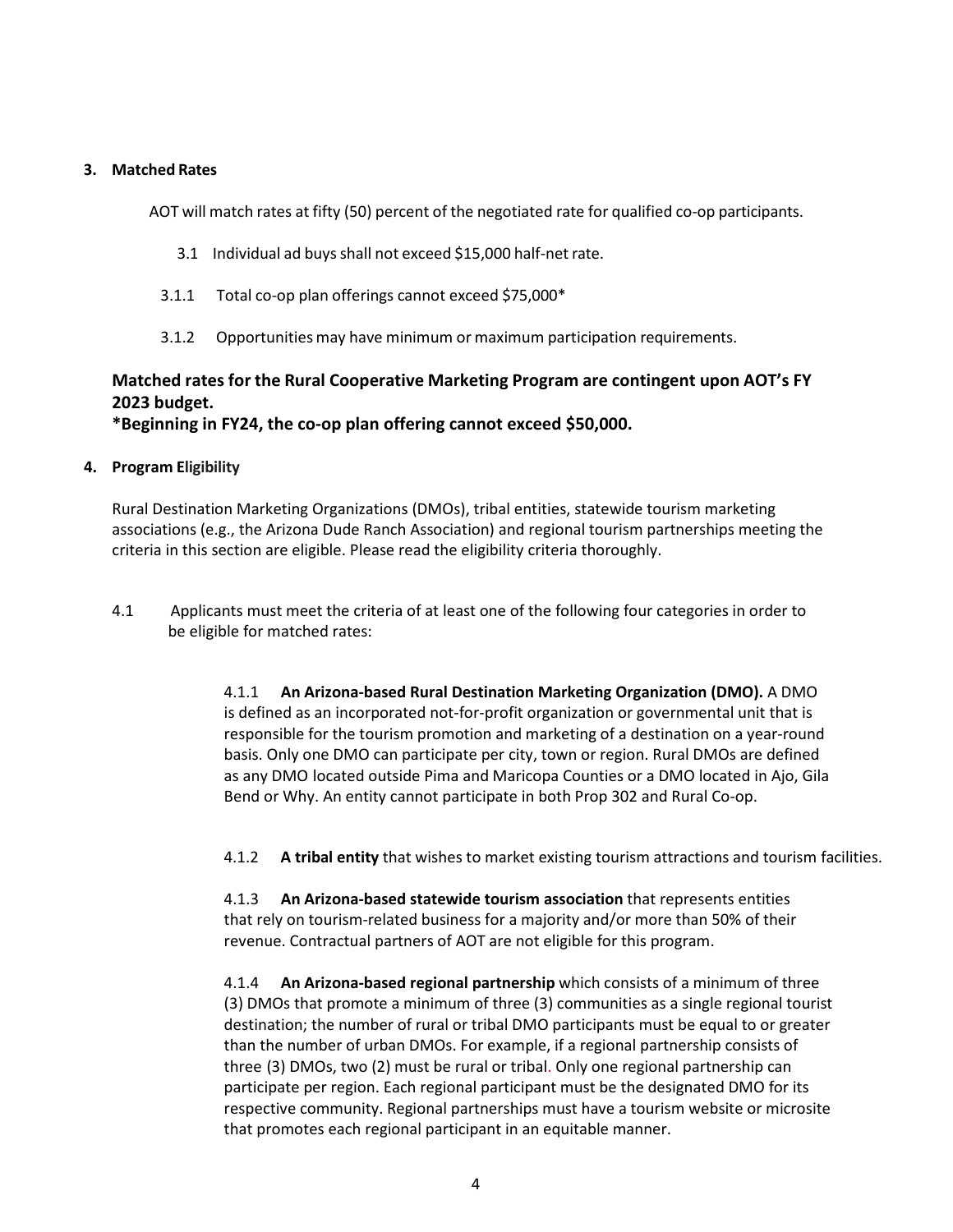#### And

4.1.5 Applicants must be exempt from federal income tax under section 501(c)3 or 501(c)6 of the Internal Revenue Code. Applicants shall not use the  $501(c)3$  or  $501(c)6$  status of another organization. Tribes and Governmental Units are exempt from the 501(c)3 or 501(c)6 status requirement as they are government.

#### And

4.1.6 Applicants must have a **tourism website** or **microsite** (See Section 8.6) to use as the call to action, a **fulfillment piece** (see Section 8.7) and a social media presence.\* \* Required by December 30, 2022.

DMOs that do not qualify for this program are still eligible to participate with AOT on co-op marketing opportunities at the negotiated rate **but will not receive the 50%** match.

#### **5. Strategic Plan**

- Increase Quality Visitation
- Increase Return Visitation
- Increase Visitor Spending

#### **6. Objectives of the Program**

- Deliver overnight visitation to the rural communities and regions of Arizona.
- Deliver a cohesive message with reach and frequency to visitors in target markets to have a larger impact.
- Secure partnerships and opportunities at varying levels that allow for co-branded and stand-alone programs for the participants.

#### **7. Media Plan**

The Rural Marketing Cooperative is a rural Arizona-focused cooperative marketing program that utilizes a media plan designed to attract visitors from major metropolitan areas in Arizona, drive markets, Short-haul domestic and targeted international markets. **The fiscal year 2023 program will run from September 1, 2022 – August 31, 2023.**

AOT has developed a comprehensive media plan informed by the annual rural cooperative marketing survey results, participant insights and AOT research. The media placements are geo-targeted to identified target markets and audiences.

#### **8. Application Instructions**

Each entity may submit a maximum of two applications. If an entity submits two applications, one must be for a regional partnership.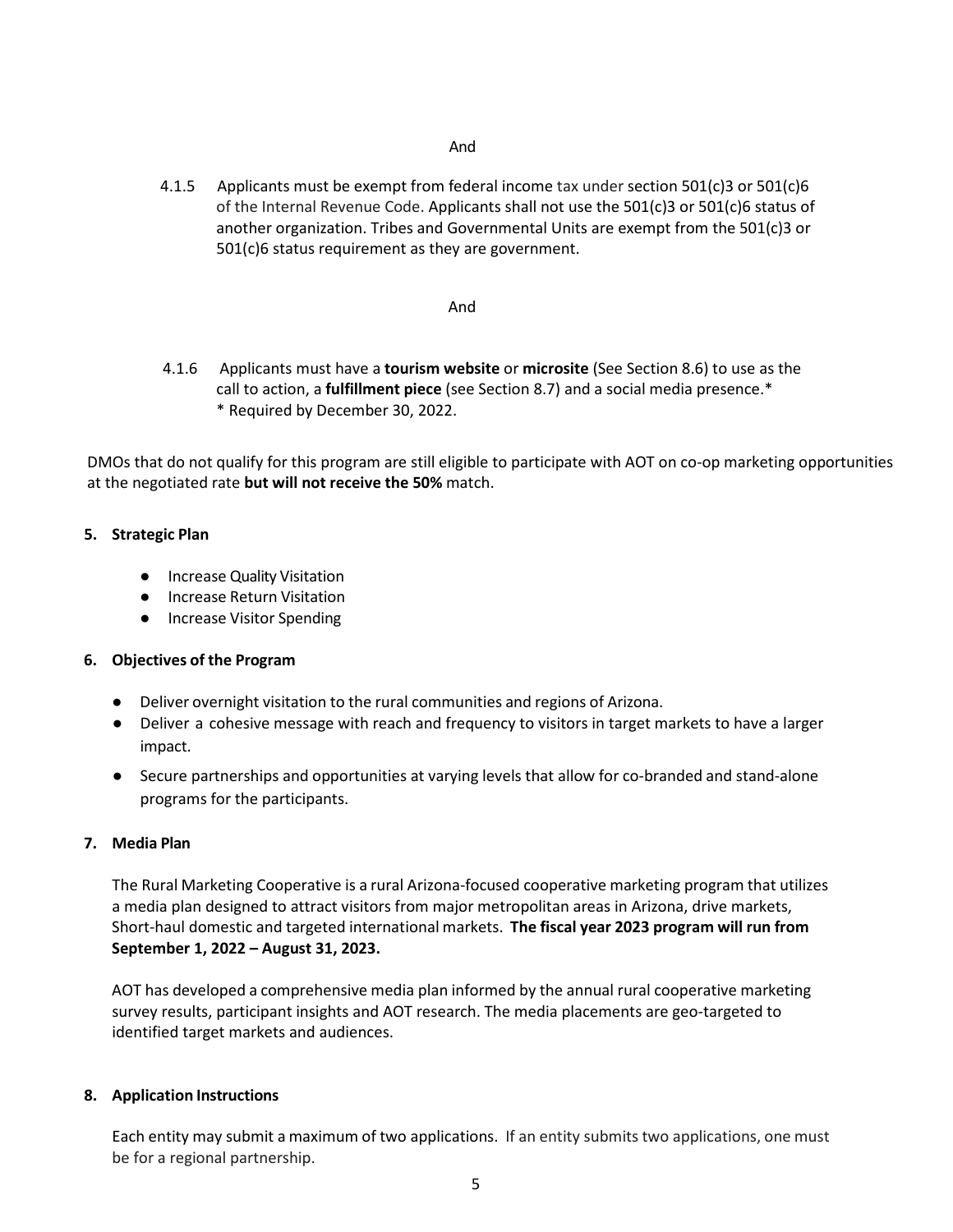The application must include all information outlined in Attachment A, Section A - Applicant Administrative Information and Attachment A, Section A - Affidavit in Support of Application.

- 8.1 Entity Name: The name of the applicant must be the same as it appears on the incorporation, federal tax exemption or the state charter.
- 8.2 Physical Address: Provide a street address(no P.O. Boxes) for deliveries.
- 8.3 Mailing Address: Provide a mailing address that can be used by AOT for routine correspondence.
- 8.4 County: Identify the county in which the applying organization is located. In the case of regional applications, list all counties included under the application.
- 8.5 Project Coordinator's Name and Title: The person responsible for administering the project and the day-to-day contact for AOT. This individual is also responsible for submitting all necessary documentation throughout the year-long effort of this project and must be familiar with the specifics of the Rural Marketing Cooperative, as well as the application submitted. Provide the Project Coordinator's telephone number and e-mail address.
- 8.6 Provide the destination website that will be promoted in advertisements. Regional partnerships must have a website that promotesthe region and each participant in an equitable manner.
- 8.7 The fulfillment piece is the tourism brochure or visitor guide that will be sent to people who inquire about the destination. Regional partnerships must have a fulfillment piece that promotesthe region and each participant in an equitable manner. The fulfillment piece must be sent to jdaer@tourism.az.gov.
- 8.8 Refer to Section 4.1.4 for information on Regional Partnerships. List all regional participants in the designated box.
- 8.9 Signatures: The signatures on the application certify that the information on the form is correct to the best of the signatories' knowledge, and authorizes the participation in the Rural Marketing Cooperative for FY 2023. Applications must bear the signatures of the Project Coordinator and the Administrative Official (the person authorized to commit the applicant to funding requested co-op opportunities). Both signatures are required to processthe application. In some cases the Project Coordinator and the Administrative Official will be the same person.
- 8.10 Signed FY 2023 Designation of Destination Marketing Organization Affidavit must be included (Attachment A Section A). Applications submitted as a regional partnership must include a separate signed affidavit from each regional participant.

#### **The Application and Affidavit forms are available online at [https://tourism.az.gov/rural-marketing-co-op](https://tourism.az.gov/rural-marketing-co-op-program/)[program/](https://tourism.az.gov/rural-marketing-co-op-program/)**

**The application must be completed and signed, and received by AOT via Google doc submission no later than July 29, 2022 by 5:00 p.m.** 

Application questions: Please contact Jamie Daer, at jdaer@tourism.az.gov

#### **The affidavit must be completed and signed, and received by AOT via Google doc submission no later than September 1, 2022**

Affidavit questions: Please contact Alix Skelpsa Ridgway at Aridgway@tourism.az.gov.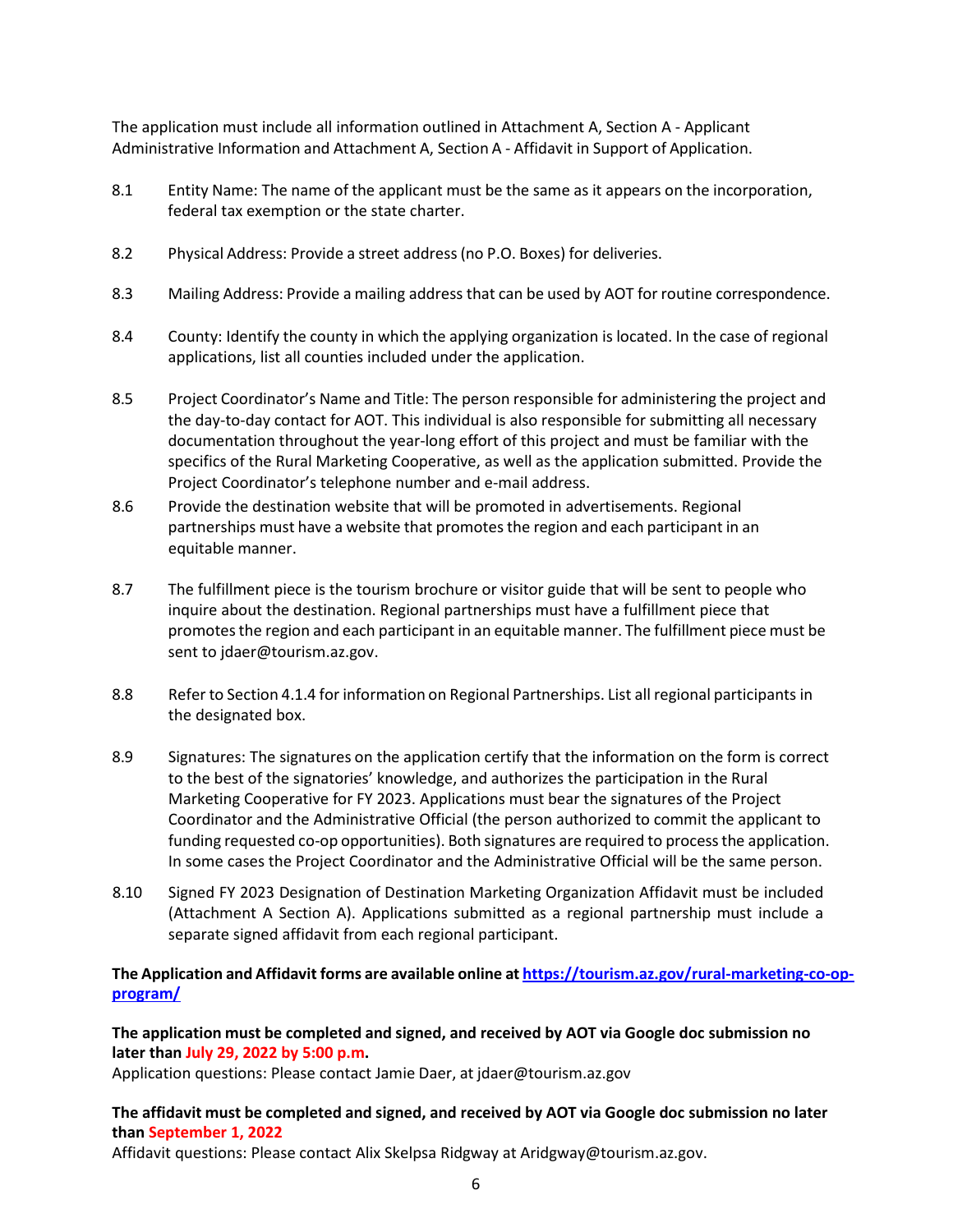#### **Late applications will not be accepted. Incomplete applications will be ineligible.**

#### **9. The Rural Marketing Cooperative Opportunity Selection Sheet**

The Rural Cooperative Marketing Program allows participants to leverage their resources in partnership with AOT; and for eligible participants to receive matched rates of fifty (50) percent for all selected marketing opportunities listed on the Rural Cooperative Marketing Opportunity Selection Sheet**. A link to the selection form will also be available on July 18, 2022, 12:00 p.m. at**  <https://tourism.az.gov/rural-marketing-co-op-program/>

#### 9.1 **Be aware that all applicants may not receive every marketing opportunity requested**.

- 9.11 Select opportunities are limited due to space. If space limitations are exceeded, participants will be selected by lottery.
- 9.12 Costs for Mobile Data reports will be customized based on destination location and needs.
- 9.13 Trade and media missions some shows may require that the participant pre-register and invoice AOT back for the negotiated match rate. Generic credits toward domestic and international sales missions may be available with restrictions.
- 9.14 Crowdriff UGC Platform must have at least **6 DMO partners** in order for the program to be offered.

**Note:** Publication costs identified on the Rural Cooperative Marketing Program Opportunity Selection Sheet are listed as net rates for all placements. **Participants will be billed directly by the publisher at half the net insertion cost.**

#### **10. Ad Placement Requirements**

10.1 All ads must be received by AOT for review prior to the material deadline identified in the Rural Marketing Cooperative Opportunity Profiles. Please e-mail the ad to Jamie Daer, at [jdaer@tourism.az.gov.](mailto:jdaer@tourism.az.gov) AOT approval for all ad creative is mandatory and may take up to five (5) business days from the date of receipt.



### **ExploreMoreAZ.com**

10.2 Participant ads must include their logo and AOT brand mark/website (see above) on all print and digital placements unless the **size of the digital placement (small banners/mobile banners) will not support two logos. In that case, the AOT brand mark is not required.**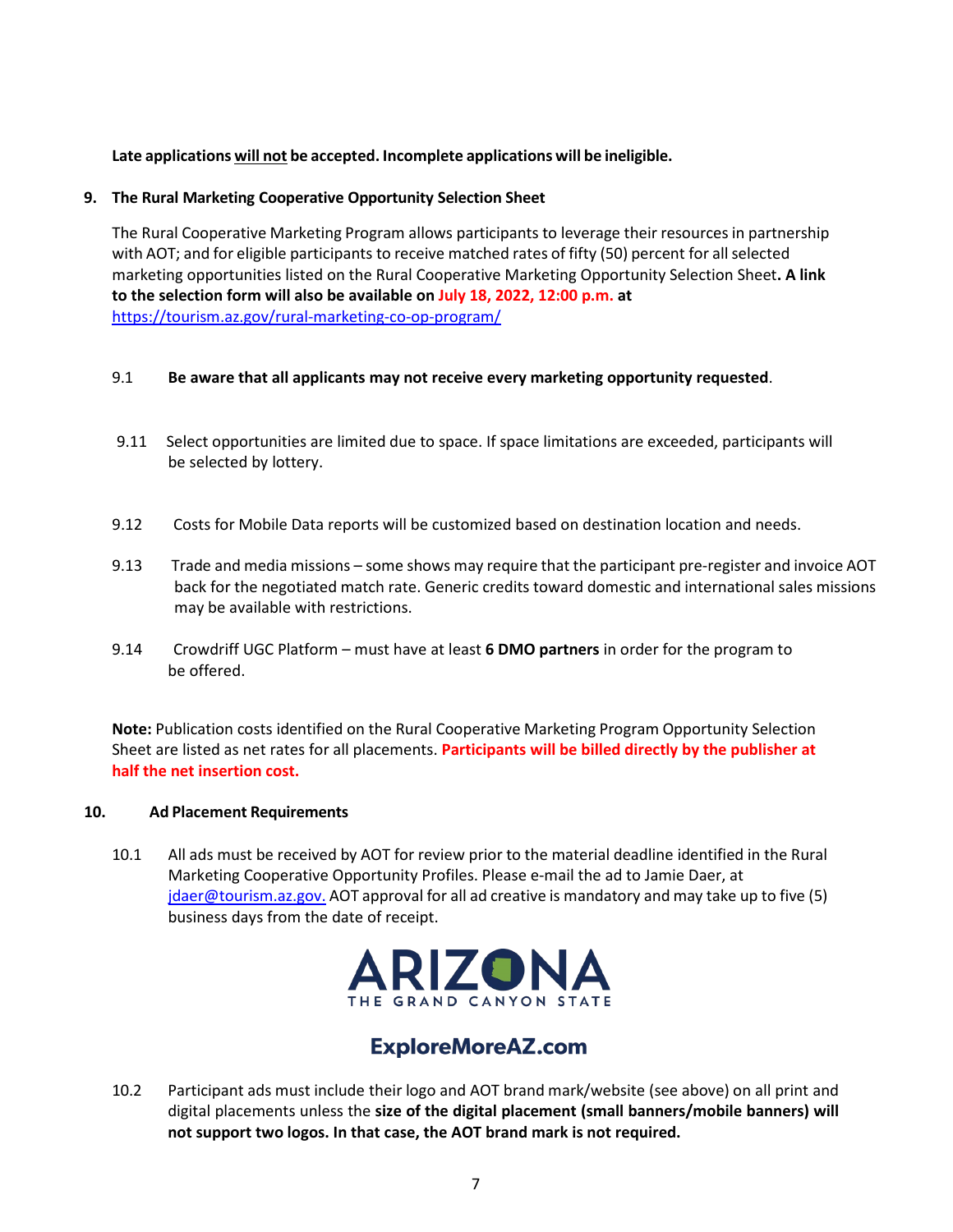- 10.3 If an ad is placed without prior AOT review/written approval, AOT will not be responsible to pay any portion of the ad cost. The full advertisement cost will be the responsibility of the Rural Marketing Cooperative participant.
- 10.4 Inclusion of the AOT brand mark is required on all participant websites. Please see 10.2 for AOT brand mark information.

#### 11**. Rural Co-op Marketing Program Timeline**

- Applications Due July 29, 2022
- Affidavit Due September 1, 2022
- Rural Co-op Marketing Program Begins September 1, 2022
- Rural Co-op Program Ends August 31, 2023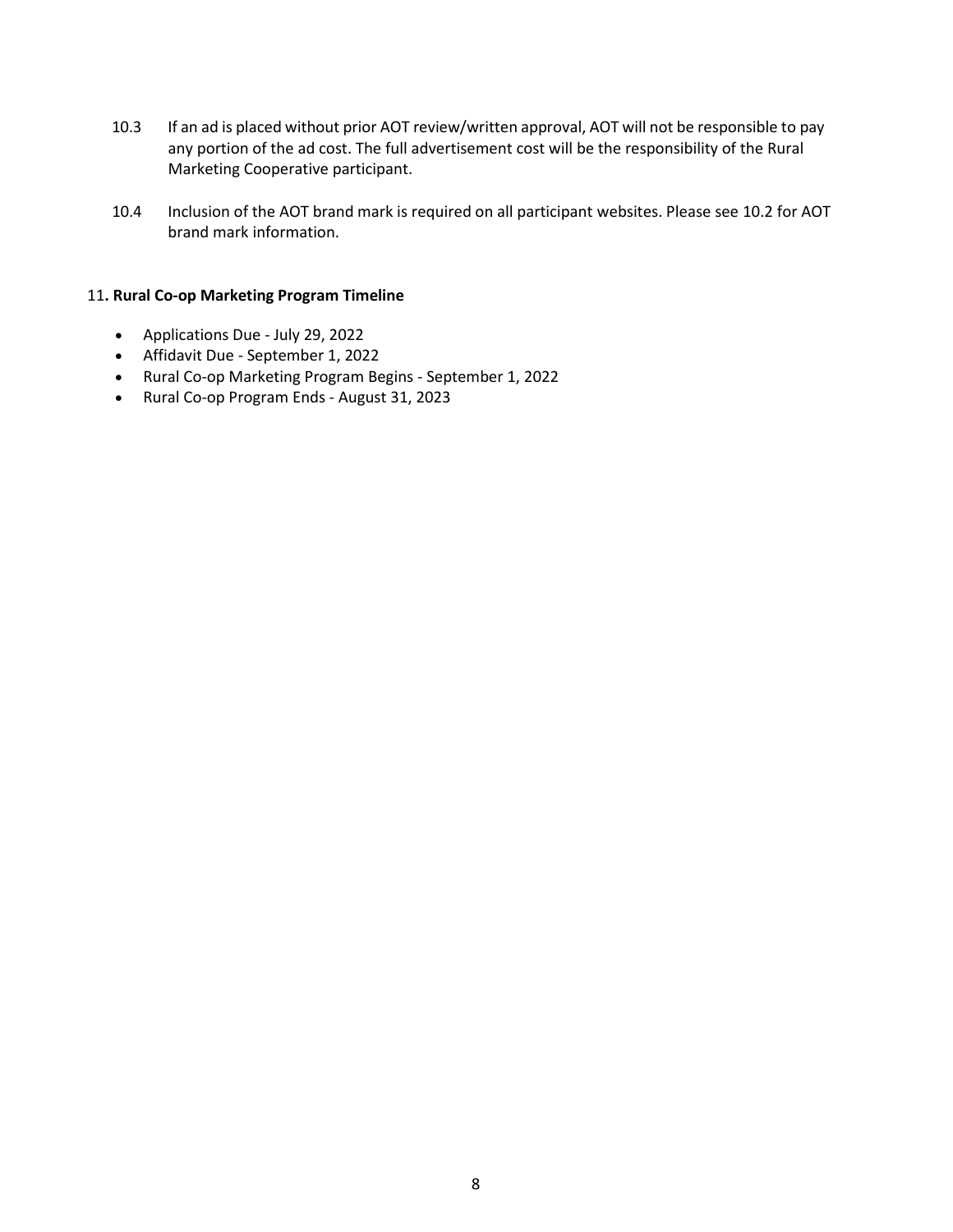# **Application & Affidavit Links**